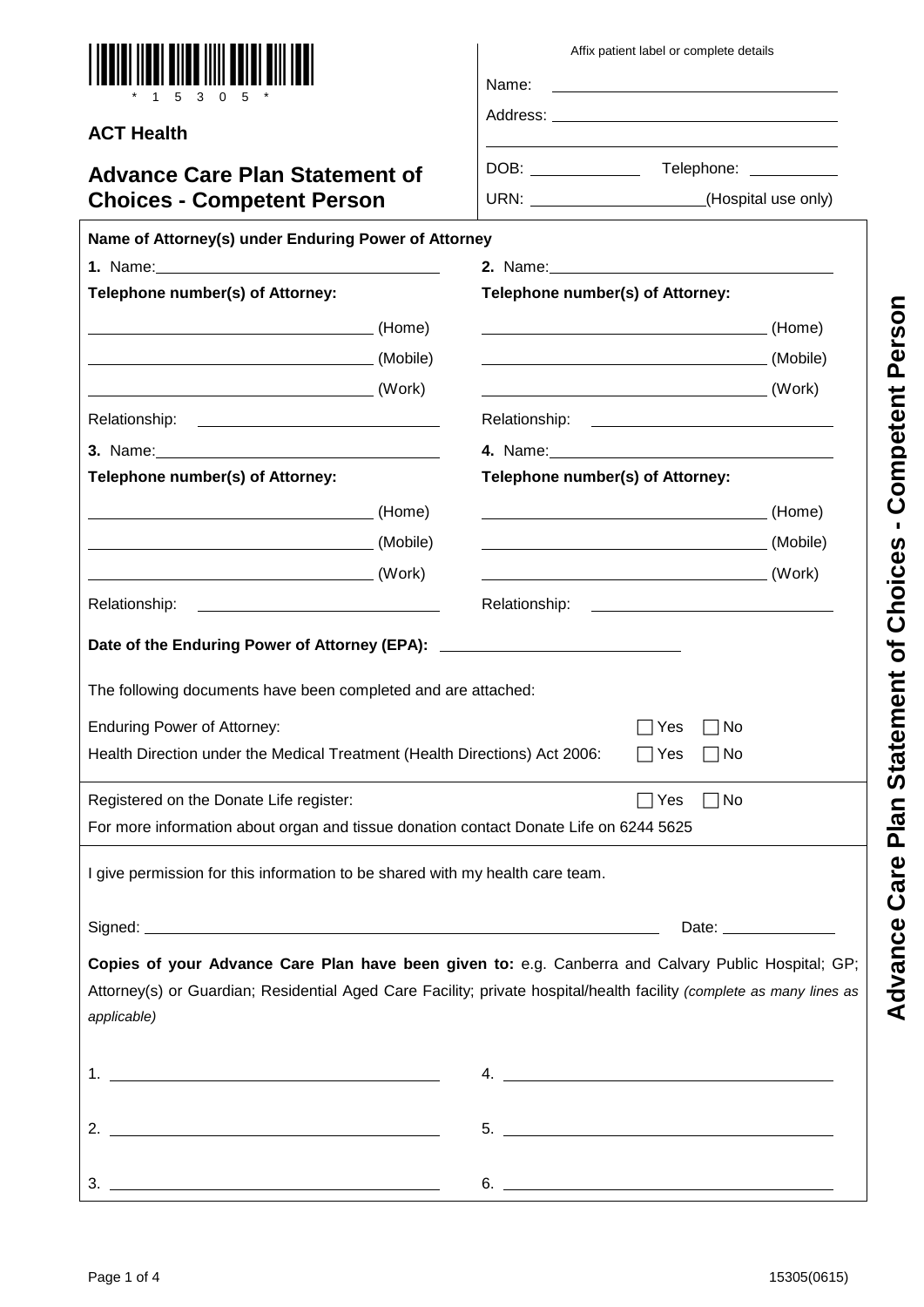| This Advance Care Plan will be used to quide future medical decisions ONLY when you lose the ability to make or |  |
|-----------------------------------------------------------------------------------------------------------------|--|
| communicate your medical treatment decisions yourself. The law requires that this statement of your wishes must |  |
| be taken into account when determining your treatment.                                                          |  |

|   | (Your name)    |  |
|---|----------------|--|
|   |                |  |
| ◡ |                |  |
|   | (Your address) |  |

am of sound mind, and I have read and understand the importance of this document. I have also had this document explained to me and had all my questions answered to my satisfaction. I request that my stated choices recorded below, are respected by my family, appointed attorney(s) and by my doctors. In addition I request that they respect my values and wishes as we have previously discussed.

I understand that it is most important to discuss my wishes with my Enduring Power of Attorney(s), family and doctors so that they are aware of them. I also understand that the doctors will only provide treatment that is medically appropriate.

#### **Living well, or an acceptable recovery/reasonable outcome after illness or injury can mean:**

(Example: To be able to communicate meaningfully with family/friends; not be completely bed bound; to not be dependent on others for personal hygiene; to be able to eat and drink naturally; to have some mobility)

\*To me 'living well' or an acceptable recovery/reasonable outcome means (please write what is important to you):

| My Choices About Life Prolonging Treatments Initial the box that you want and put a line through the boxes |  |  |  |  |  |  |
|------------------------------------------------------------------------------------------------------------|--|--|--|--|--|--|
| that you do not want.                                                                                      |  |  |  |  |  |  |

e.g. breathing machine (ventilator), kidney machine (dialysis), feeding tube (PEG tube or nasogastric tube), operation, intravenous antibiotics, blood transfusion.

I **do** want life prolonging treatments if it is medically appropriate.

In circumstances like those set out below I **do not** want life prolonging treatments at all. If lifeprolonging treatment is commenced contrary to my wishes I request that it be discontinued. Circumstances in which I would not want life-prolonging treatments include:

To me life prolonging treatments mean:

| I<br>×<br>I<br>×<br>I<br>۰. |
|-----------------------------|
|-----------------------------|

**Or**

I only want life prolonging treatments **if** the doctors expect an acceptable recovery/reasonable outcome as described above.\*

**Or** I wish to leave the decisions on life prolonging treatments to my Enduring Power of Attorney (if appointed) or my person in consultation with my doctors.

### **My choices about treatment if my heart stops or there are no signs of life (not moving, unresponsive, not breathing, unconscious).**

# **CPR (Cardiopulmonary Resuscitation) can be attempted to restart a heart.**

**CPR (Cardiopulmonary Resuscitation)** *Initial the box that you want, put a line through the boxes that you do not want.*

I **do** want CPR if it is medically appropriate **Or**

I **do not** want CPR at all **Or**

I **only want** CPR **if** the doctors expect an acceptable recovery/reasonable outcome as described above.\*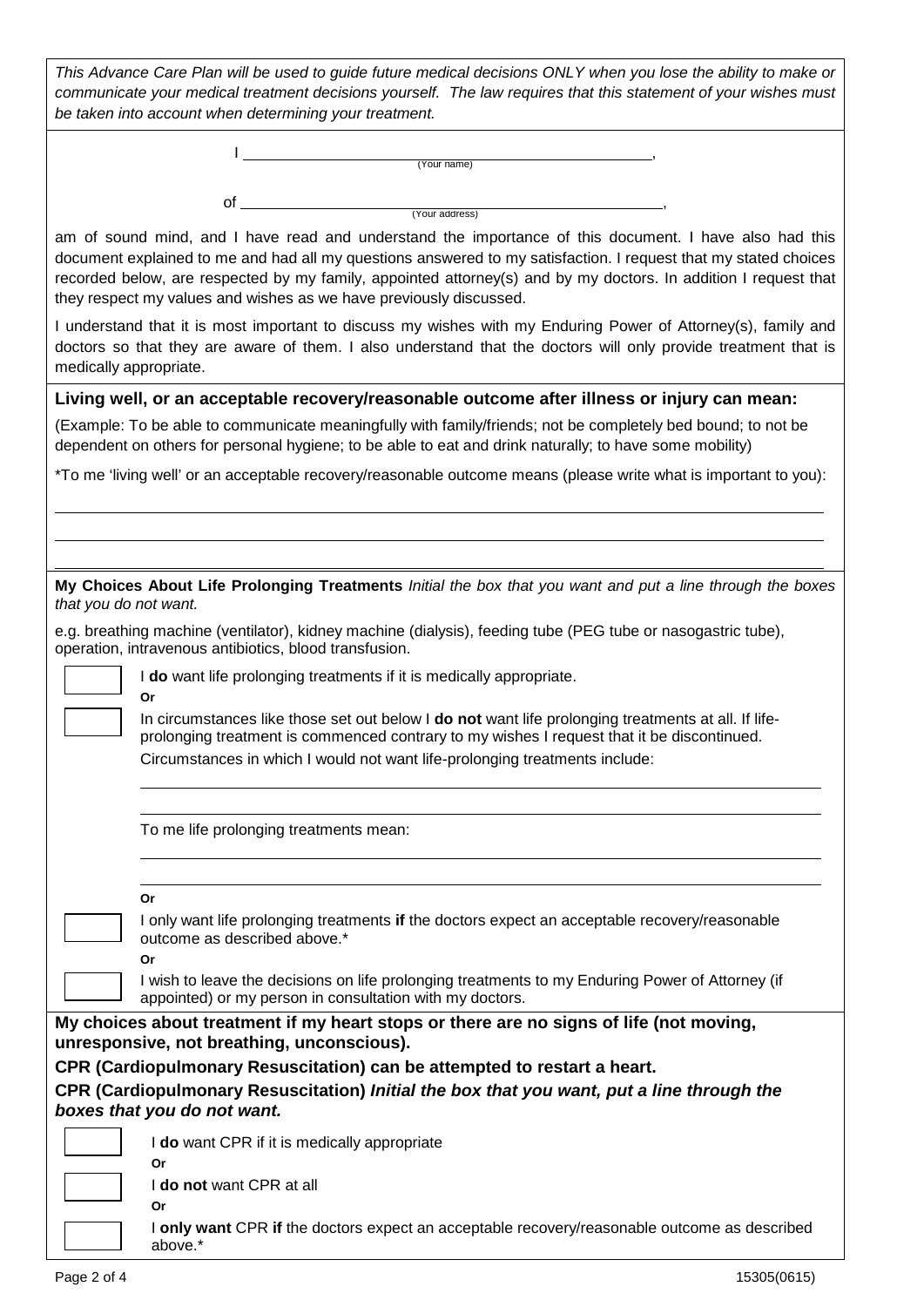**ACT Health**

# **Advance Care Plan Statement of Choices - Competent Person**

| Affix patient label or complete details |  |  |
|-----------------------------------------|--|--|
|-----------------------------------------|--|--|

Name:

Address:

DOB: Telephone:

URN: (Hospital use only)

*If your choices on the previous page relate to a current medical condition you can complete a Health Direction under the Medical Treatment Act 2006. You can talk to your Respecting Patient Choices Facilitator or doctor about this*

(Complete if applicable)

My current medical condition (include any chronic condition or life limiting illness) \_

I wish to make the following further requests regarding my treatment for the conditions described above:

**Other points that are important to me**

I ask that my Enduring Power of Attorney(s) include the following people in my health care decisions if there is time:

If I am nearing my death, I want the following (list things that would be important to you, e.g. care of a pet, religious or spiritual rituals, cultural customs):

If I am nearing my death and cannot speak, please give my family and friends the following message:

*If there is not enough room to write all your requests and wishes, please attach further pages as necessary. All additional pages need to be signed, dated and witnessed.*

|                                          |                          | hereby declare that the information completed above is                                                                                                                                                                         |  |
|------------------------------------------|--------------------------|--------------------------------------------------------------------------------------------------------------------------------------------------------------------------------------------------------------------------------|--|
| a true record of my wishes on this date. |                          |                                                                                                                                                                                                                                |  |
|                                          |                          |                                                                                                                                                                                                                                |  |
|                                          |                          |                                                                                                                                                                                                                                |  |
|                                          | (your signature or Mark) |                                                                                                                                                                                                                                |  |
|                                          |                          |                                                                                                                                                                                                                                |  |
|                                          |                          |                                                                                                                                                                                                                                |  |
|                                          |                          | Date and the contract of the contract of the contract of the contract of the contract of the contract of the contract of the contract of the contract of the contract of the contract of the contract of the contract of the c |  |
|                                          |                          |                                                                                                                                                                                                                                |  |
|                                          |                          | <b>Relationship No. 1997</b>                                                                                                                                                                                                   |  |